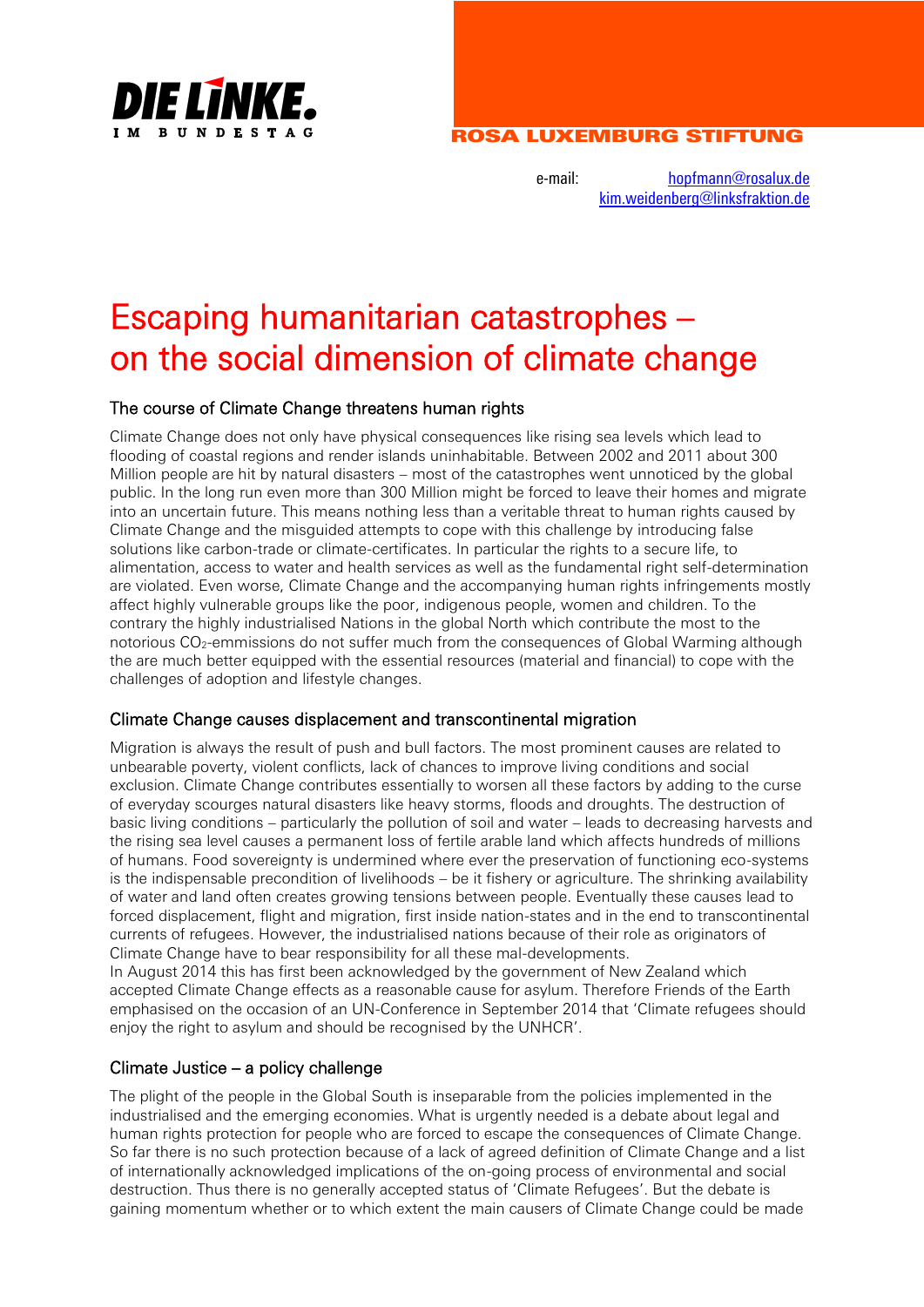legally responsible for the consequences of their behaviour. The industrialised nations – including Germany – need to take global responsibility for their style of producing and living which leads to Climate Change.

In September 2015 the World Climate Conference will take important decisions. These will include the understanding of Climate Change as a problem which is far wider the its ecological implications – it's a social challenge as well. Thus Climate Policy requires also new concepts of global justice and international solidarity, in particular in the early-industrialised nations. The political party DIE LINKE made a first attempt in this direction by drafting a strategic paper entitled "Plan B – a guideline for the necessary socio-ecological change".

This conference aims to discuss jointly with experts and activists from the global South and North a number of thrilling questions related to the Climate Change and Human Rights perspective – such as the legal status of climate refugees, compensation for Climate Change related damages and an overall turn-around of political approaches in the aftermath of the up-coming Paris Conference in September.

# Programme

# Day one – Climate Change a social Challenge

15:00 Opening addresses

Inge Höger (MP) and

Dagmar Enkelmann (Chairperson of the executive board Rosa Luxemburg Stiftung)

- 15:15 15:45 Climate Change and Climate Justice Keynote speeches by Dietmar Bartsch (MP) and Annette Groth (MP)
- 15:45 17:15 Panel Climate Change in Politics Eva Bulling-Schröter (MP) Michael Müller (Naturfreunde, Germany) Joan Carling (Asia Indigenous Peoples Pact; Thailand)
- Facilitator: Tadzio Müller (Rosa Luxemburg Stiftung)

# Coffee break

| 17:45 – 19:15 Panel Climate Change and Human Rights Violations |
|----------------------------------------------------------------|
| Sabine Minninger (Brot für die Welt)                           |
| Kai Niebert (University of Zurich, Switzerland)                |
| Nnimmo Bassey (Health of the Earth Foundation, Nigeria)        |
|                                                                |

- Facilitator: Inge Höger (MP)
- 19:15 19:30 Vernissage Climate and Displacement Endangered Livelihoods
- 19:30 22:00 Film screening and discussion Climate Change and the global South

Nnimmo Bassey (Health of the Earth Foundation, Nigeria) Joan Carling (Asia Indigenous Peoples Pact; Thailand) Mussa Billegeya (Rosa Luxemburg Foundation; Tanzania)

Facilitator: Arndt Hopfmann (Rosa Luxemburg Stiftung)